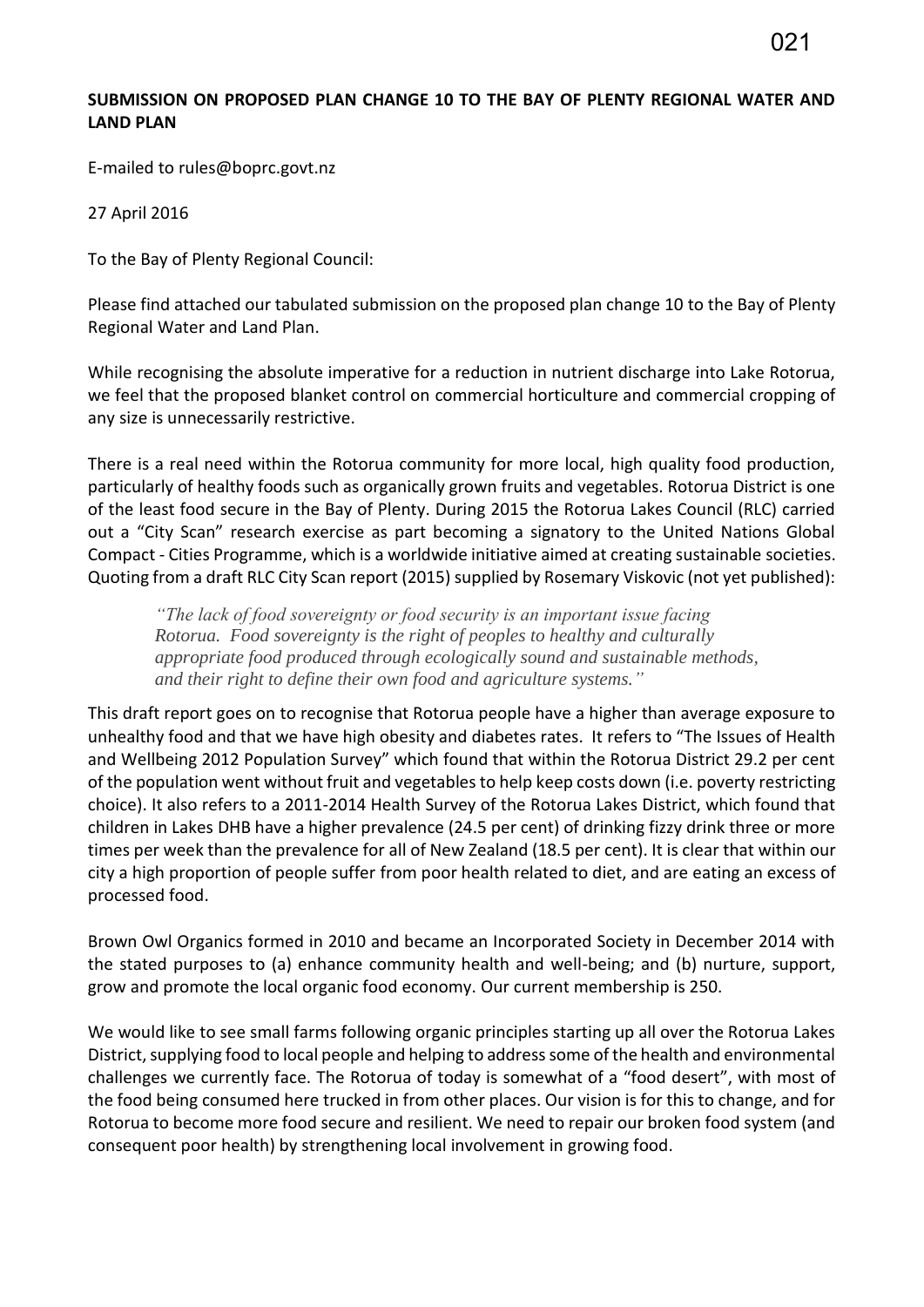Contrary to the current paradigm, we believe that there is the potential for small producers in Rotorua to have viable organic horticulture businesses on "life-style blocks" as small as 0.4 hectares of effective area. It is even possible to grow vegetables and herbs commercially on gardens as little as 1000m<sup>2</sup>. In the attached submission we suggest a minimum size for commercial horticulture and cropping which would trigger the requirement for resource consent. We suggest that this could be 0.4 hectares (4000m<sup>2</sup>), i.e. 1 acre.

To us it seems unfair that landowners on 5 hectares or less do not have to comply with stocking rate tables, potentially being able to have an intensive deer or goat farm, and yet landowners on the same area who wish to grow vegetables in a paddock of 30m by 30m would have to apply for a resource consent and face ongoing monitoring costs. We note that pigs and chickens are not referred to in the draft stocking rate table. Therefore a landowner could potentially farm pork or poultry intensively on any land area as a permitted activity under these rules, and yet someone who plants a small commercial orchard on an acre of pasture would be carrying out a controlled activity. These scenarios seem inconsistent with Policy WL 5B 'having regard to the following principles and considerations a) Equity/fairness'.

We feel that it is particularly unfair to single out commercial horticulture and cropping of any size. We are not opposed to the regulation of commercial horticulture and cropping *per se*, rather we feel that these rules provide an unnecessary barrier for growers to start their businesses in the Rotorua Lakes District. As previously explained, there is a need within our community for local people to grow food for local people, and this should not be limited to non-commercial operations.

We note also that some community gardens (on land covered by these rules) which are trying to address some of the food security issues in Rotorua could be required to apply for resource consent if they try to sell even one cabbage. There is no clear definition of what "commercial" means in these rules and the absence of such a definition could have perverse, unintended effects. In our submission we suggest that the categories of "commercial horticulture", "commercial cropping" and "commercial dairying" should be individually defined, with a minimum land area of over 4000 $m<sup>2</sup>$ and a profit-making goal being the defining characteristics of a commercial operation.

With regard to the dubious merits of OVERSEER as a measurement and reporting tool for nutrient management, we wish to point out that there is potential for organic land management practices to reduce nutrient loss to ground and surface water (for example, but greatly improving the retention and recycling of nutrients in soil organic matter), yet there is a lack of information to distinguish between conventional and organic horticulture inputs into OVERSEER.

In conclusion, we ask you to please consider establishing a minimum area for commercial horticulture and commercial cropping, above which activities would become controlled. The rationale for this would be to benefit a growing local food economy in Rotorua, enabling greater participation at a small scale by producers and consumers. Also please consider defining "commercial", so that it allows for some trading of horticultural goods from small land areas and does not trigger the requirement for a resource consent at low levels of trading.

We wish to be heard in support of our submission.

Yours faithfully, Jenny Lux Brown Owl Organics Incorporated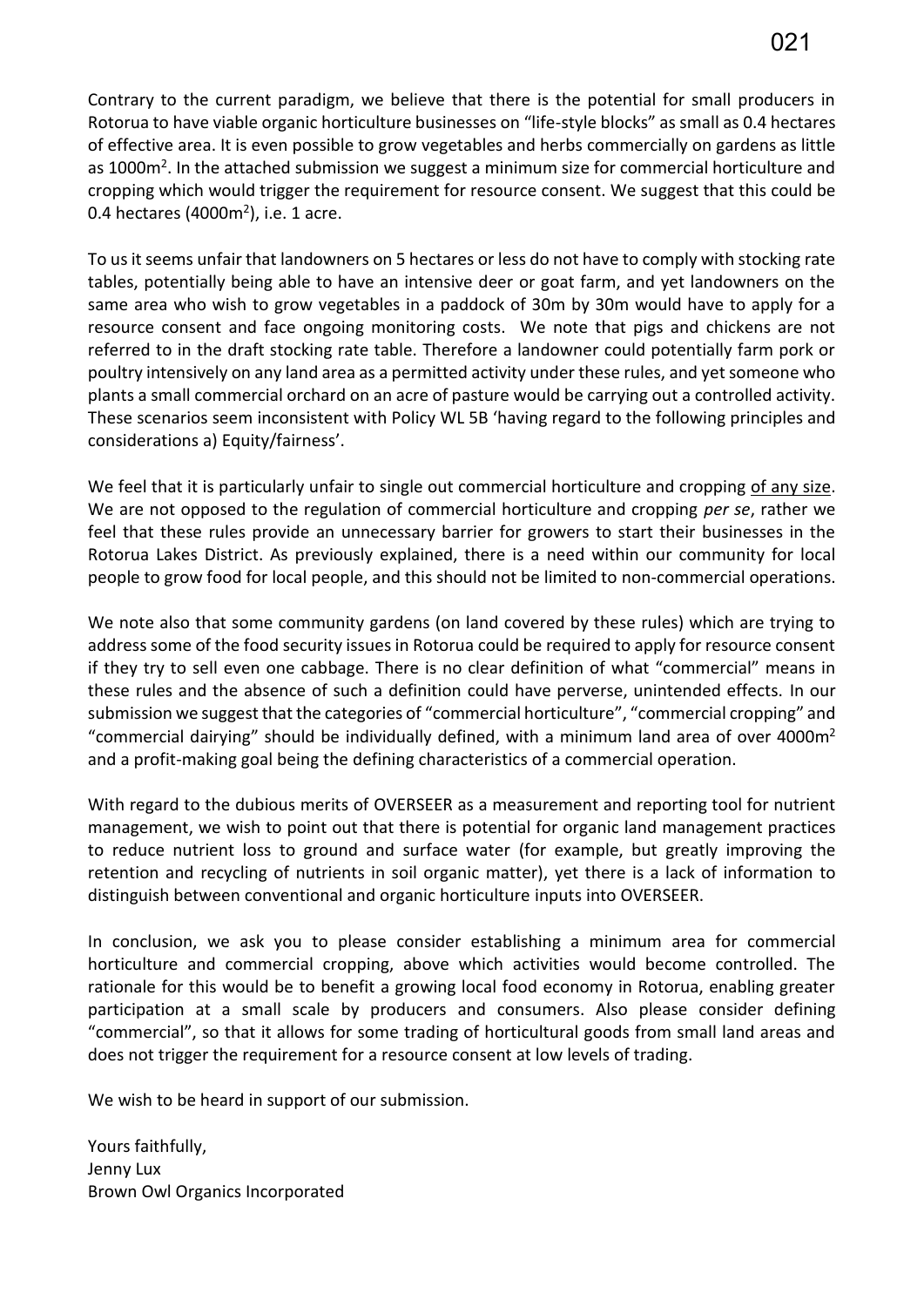Submission number<br>Office use only



## **Submission form**

Send your submission to reach us by **4:00 pm** on **Wednesday, 27 April 2016.**

| Post: | The Chief Executive<br>Bay of Plenty Regional Council<br>PO Box 364 | or Fax: 0800 884 882 | or email: rules@boprc.govt.nz |
|-------|---------------------------------------------------------------------|----------------------|-------------------------------|
|       | Whakatāne 3158                                                      |                      |                               |

**Submitter name:** Jennifer Karin Lux, representing Brown Owl Organics Incorporated.

This is a submission on **Proposed Plan Change 10 (Lake Rotorua Nutrient Management) to the BOP Regional Water and Land Plan**.

- 1 I **could not** gain an advantage in trade competition through this submission.
	- (a) I **am not** directly affected by an effect of the subject matter of the submission that adversely affects the environment, and
	- (b) My submission **does not** relate to trade competition or the effects of trade competition.

The details of my submission are in the attached table.

2 I **wish** to be heard in support of my submission.

| 27/04/2016<br>[Signature of person making submission or person authorised to sign on behalf of person making submission.]<br>Date<br>[NOTE: A signature is not required if you make your submission by electronic means.] |                                                           |                                     |  |  |  |
|---------------------------------------------------------------------------------------------------------------------------------------------------------------------------------------------------------------------------|-----------------------------------------------------------|-------------------------------------|--|--|--|
| Address for service of submitter:                                                                                                                                                                                         | c/o Treasurer, 5 Clouston Cres, Fenton Park, Rotorua 3010 |                                     |  |  |  |
| Telephone:                                                                                                                                                                                                                | <b>Daytime: 07 348 1325 or 021 246 9526</b>               | <b>After hours:</b> As per previous |  |  |  |
| Email:                                                                                                                                                                                                                    | accounts@brownowl.nz                                      | $\mathsf{Fax}$ : N/A                |  |  |  |
| <b>Contact person:</b> [Name and designation if applicable]                                                                                                                                                               | Jenny Lux (Treasurer)                                     |                                     |  |  |  |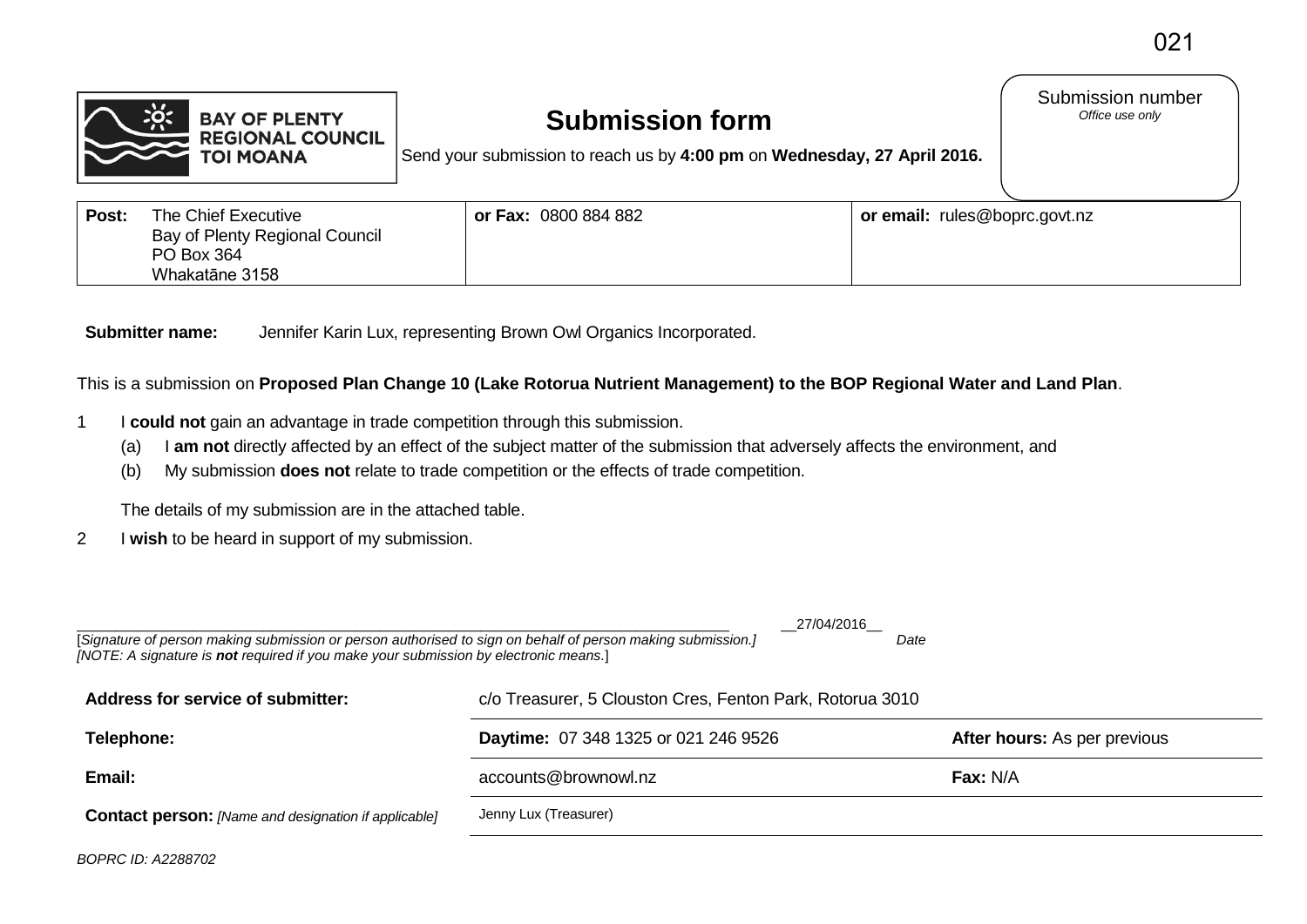## **SUBMISSION POINTS:**

| Page no.       | <b>Reference</b>                                      | Support/oppose | <b>Decision sought</b>                                                                                                                                                                                                                                                                                                                                                                                                                                                                                                                                                                  | Give reasons                                                                                                                                                                                                                                                                                                                                                                                                                                                                                                                                               |
|----------------|-------------------------------------------------------|----------------|-----------------------------------------------------------------------------------------------------------------------------------------------------------------------------------------------------------------------------------------------------------------------------------------------------------------------------------------------------------------------------------------------------------------------------------------------------------------------------------------------------------------------------------------------------------------------------------------|------------------------------------------------------------------------------------------------------------------------------------------------------------------------------------------------------------------------------------------------------------------------------------------------------------------------------------------------------------------------------------------------------------------------------------------------------------------------------------------------------------------------------------------------------------|
|                | (e.g. Policy, rule,<br>method or objective<br>number) |                | Say what changes to the plan you would like                                                                                                                                                                                                                                                                                                                                                                                                                                                                                                                                             |                                                                                                                                                                                                                                                                                                                                                                                                                                                                                                                                                            |
| 6              | LRP9(c)                                               | Oppose         | This currently reads: "The use of land for farming activities on<br>properties/farming enterprises 5 hectares or less in area from<br>1 July 2017 provided there is no intensive land use."<br>We seek for this to be changed to: "The use of land for<br>farming activities on properties/farming enterprises 5<br>hectares or less in area from 1 July 2017 provided there is no<br>commercial horticulture nor cropping over 0.4 hectares in<br>area."                                                                                                                               | Small-scale intensive organic market gardens are able to<br>provide vegetables for approximately 166 families per acre<br>(Fortier, 2014). Such enterprises usually start at below 1 acre<br>of cultivation (4000m <sup>2</sup> ) and can be profitable at half an acre<br>(2000m <sup>2</sup> ) or less. We would like to see small organic market<br>gardeners and orchardists being able to start a business to<br>feed local people without the extra burden of nutrient<br>regulation until they increase above 1 acre in size (4000m <sup>2</sup> ). |
| 6              | LRP9(d)                                               | Oppose         | This currently reads: "The use of land for farming activities on<br>properties/farming enterprises greater than 5 hectares in area<br>or between 5 hectares and 10 hectares or less in effective<br>area from 1 July 2017 provided there is no intensive land<br>use."<br>We seek for this to be changed to: "The use of land for<br>farming activities on properties/farming enterprises greater<br>than 5 hectares in area or between 5 hectares and 10<br>hectares or less in effective area from 1 July 2017 provided<br>there is no intensive land use over 0.4 hectares in area." | Same reason as above. Landowners on slightly larger blocks<br>should still have the flexibility to start an organic market<br>garden or orchard on a small effective area of 0.4ha.                                                                                                                                                                                                                                                                                                                                                                        |
|                | LRP10(c)                                              | Oppose         | This currently reads: "To require resource consents for: ()<br>(c) The use of land for farming activities on properties/farming<br>enterprises less than 5 hectares in area or that are between<br>5 hectares and less than 10 hectares in effective area that<br>are not low intensity land use from 1 July 2022."                                                                                                                                                                                                                                                                     | This appears to directly contradict rule LR R3 which allows<br>properties of under 5 hectares to carry out any farming<br>activities that are not commercial horticulture, commercial<br>cropping or commercial dairying. It also contradicts the Rule<br>Summary Flowchart.                                                                                                                                                                                                                                                                               |
| $\overline{7}$ | <b>LRP14</b>                                          | Support        |                                                                                                                                                                                                                                                                                                                                                                                                                                                                                                                                                                                         | There needs to be flexibility for other tools to be used,<br>especially where farming activities are very small-scale. One<br>of the factors for consideration is the compliance cost of<br>suitably qualified consultants running OVERSEER files.                                                                                                                                                                                                                                                                                                         |
| 11             | <b>Rule Summary</b><br>Flowchart                      | Oppose (part)  | We seek for the phrases "commercial cropping" and<br>"commercial horticulture" to be changed to "commercial<br>cropping over 0.4 hectares" and "commercial horticulture<br>over 0.4 hectares" in both places where they occur, or for the<br>definitions of 'commercial horticulture' and 'commercial<br>cropping' to be clearly defined and being over 0.4 hectares in<br>the definitions section (as sought below).                                                                                                                                                                   |                                                                                                                                                                                                                                                                                                                                                                                                                                                                                                                                                            |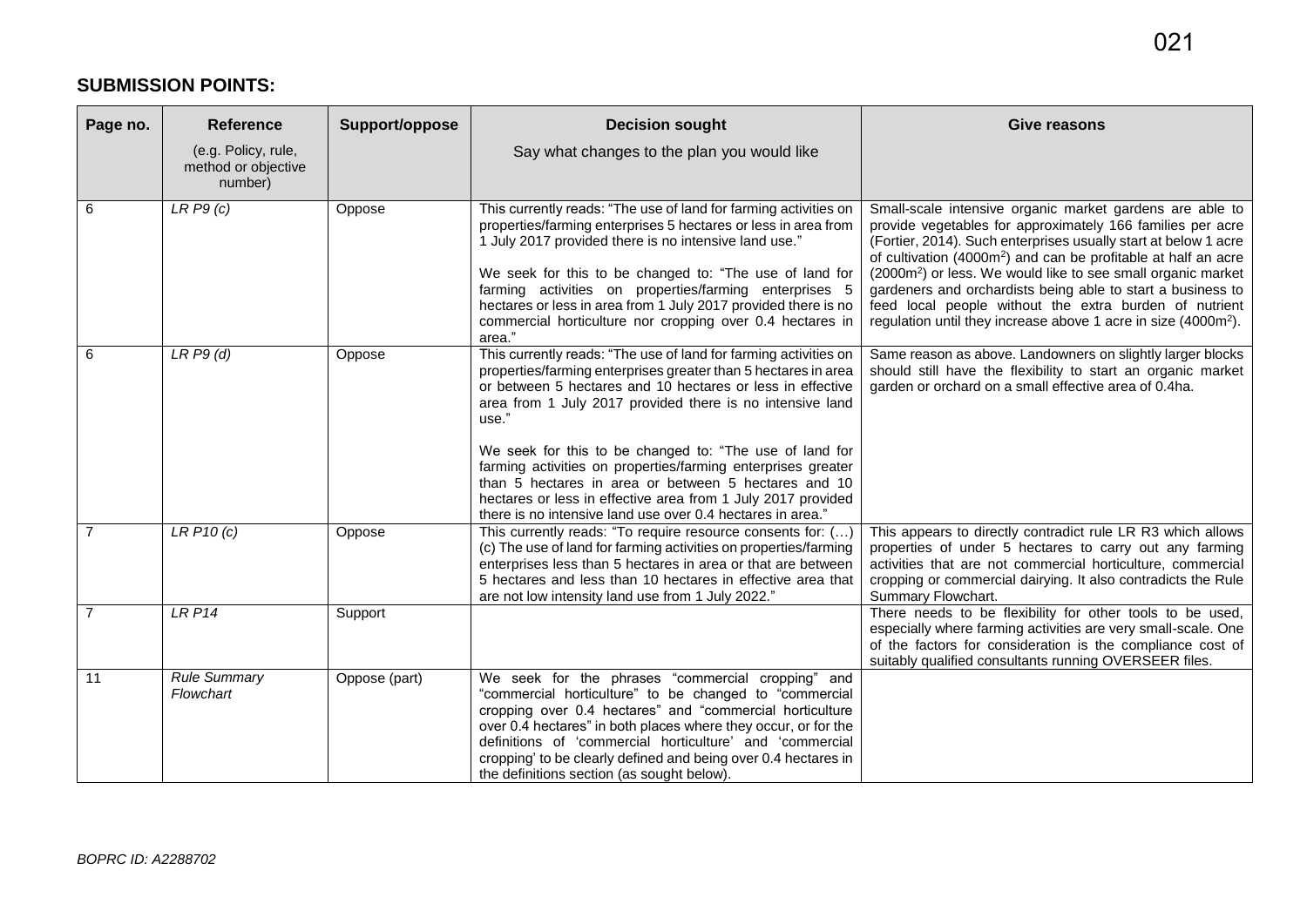| 12              | LRR1            | Oppose | This currently reads: "There is no increase in effective area,<br>nitrogen inputs or stocking rates from [date of notification] that<br>may contribute to an increase in nitrogen loss onto, into or<br>from land."                                                                                                           | This would not seem to allow the development of any<br>commercial cropping or horticulture on land where it does not<br>currently exist from the date of notification. For example, no<br>landowner could legally convert a 10m by 10m area of<br>pasture into a commercial pumpkin patch without resource<br>consent. We think landowners should be permitted to develop<br>a small organic horticulture business on an area up to 0.4<br>hectares before they have to apply for a resource consent.<br>The condition needs to be re-written to allow this flexibility (we<br>have no specific suggestion of how to re-write this however).                                                                                                                    |
|-----------------|-----------------|--------|-------------------------------------------------------------------------------------------------------------------------------------------------------------------------------------------------------------------------------------------------------------------------------------------------------------------------------|-----------------------------------------------------------------------------------------------------------------------------------------------------------------------------------------------------------------------------------------------------------------------------------------------------------------------------------------------------------------------------------------------------------------------------------------------------------------------------------------------------------------------------------------------------------------------------------------------------------------------------------------------------------------------------------------------------------------------------------------------------------------|
| $\overline{12}$ | LRR3(a)         | Oppose | This currently reads: "No commercial cropping or commercial<br>horticulture or commercial dairying occurs on the land;"<br>We seek for this to be changed to: "No commercial cropping<br>over 0.4 hectares in area, nor commercial horticulture over<br>0.4 hectares in area, nor commercial dairying occurs on the<br>land:" | Nowhere in the plan is "commercial" defined. As such, any<br>operation in which money changes hand could be classed as<br>commercial. We suggest that placing a minimum land area<br>on commercial activity before it becomes a controlled activity<br>is a clear way in which to distinguish very small commercial<br>operations from larger operations which have more resources<br>to pay for the compliances costs of these rules. Very small<br>operations would have small effects on nutrient loss, but very<br>positive effects on the local food economy.                                                                                                                                                                                              |
| 13              | LRR4(b)         | Oppose | This currently reads: "No commercial cropping or commercial<br>horticulture occurs on the land."<br>We seek for this to be changed to: "No commercial cropping<br>over 0.4 hectares in area, nor commercial horticulture over<br>0.4 hectares in area occurs on the land."                                                    | As above.                                                                                                                                                                                                                                                                                                                                                                                                                                                                                                                                                                                                                                                                                                                                                       |
| 13              | LRR5(a)         | Oppose | This currently reads: "There is no increase in effective area,<br>nitrogen inputs or stocking rates from [date of notification] that<br>may contribute to an increase in nitrogen loss onto, into or<br>from land;"                                                                                                           | Once again, this does not seem to allow for the development<br>of any commercial horticulture nor cropping of any size (no<br>matter how small), immediately from the date of notification.<br>This is unnecessarily restrictive.                                                                                                                                                                                                                                                                                                                                                                                                                                                                                                                               |
| 14              | $LR$ $R6$ $(b)$ | Oppose | This currently reads: "There is no increase in effective area,<br>nitrogen inputs or stocking rates from [date of notification] that<br>may contribute to an increase in nitrogen loss onto, into or<br>from land;"                                                                                                           | Our objection is for the same reason as above. There is no<br>flexibility for very small scale development of commercial<br>horticulture.                                                                                                                                                                                                                                                                                                                                                                                                                                                                                                                                                                                                                       |
| 18              | LRR11           | Oppose | This currently reads: "Controlled - The use of land for farming<br>activities on properties/farming enterprises that cannot be<br>readily modelled by OVERSEER®"                                                                                                                                                              | We oppose this rule because the coding of OVERSEER is<br>not open source, and also because of the variability we have<br>observed in OVERSEER. In addition, non-conventional<br>methods of farming and horticulture do not appear to be well<br>covered by OVERSEER, even though they have the potential<br>to ameliorate nutrient loss. If the Bay of Plenty Regional<br>Council deemed small-scale organic land uses to fall into this<br>"controlled" category, a nitrogen management plan would<br>have to be prepared at any scale of production (e.g. even<br>100m <sup>2</sup> of commercial garden), dis-empowering our<br>community to initiate the first steps of local food security,<br>through compliance costs disproportionate to the operation. |

021